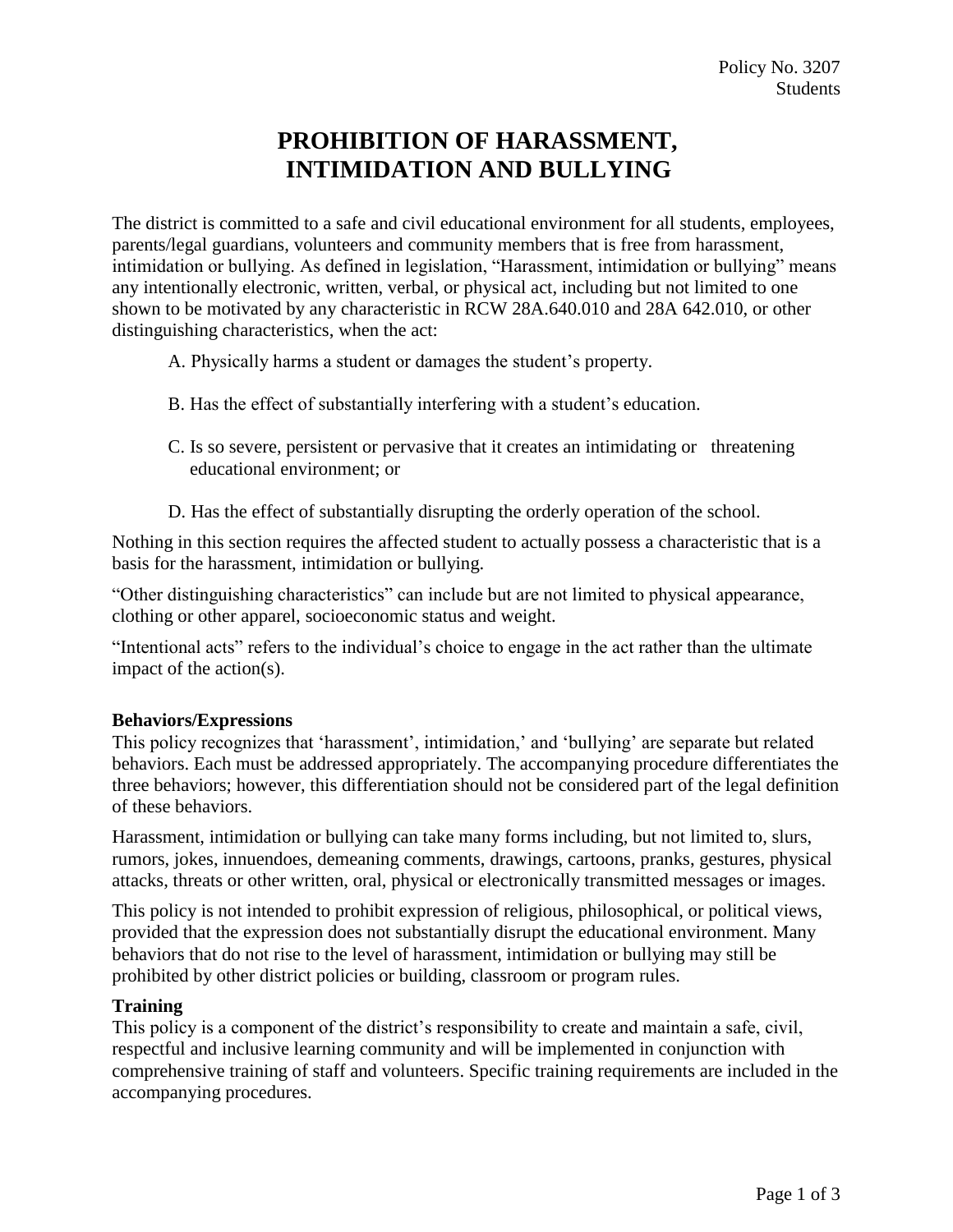# **Prevention**

The district will provide students with strategies aimed at preventing harassment, intimidation and bullying. In its efforts to train students, the district will seek partnerships with families, law enforcement and other community agencies.

## **Interventions**

Interventions are designed to remediate the impact on the targeted student(s) and others impacted by the violation, to change the behavior of the aggressor, and to restore a positive school climate.

The district will consider the frequency of incidents, developmental age of the student, and severity of the conduct in determining intervention strategies. Interventions will range from counseling, correcting behavior, and discipline, to law enforcement referrals.

## **Students with Individual Education Plans or Section 504 Plans**

If allegations are proven that a student with an Individual Education Plan (IEP) or Section 504 Plan has been the aggressor or target of harassment, intimidation or bullying, the school will convene the student's IEP or Section 504 team to determine whether the incident had an impact on the student's ability to receive a free, appropriate public education (FAPE). The meeting should occur regardless of whether the harassment, intimidation or bullying incident was based on the student's disability. During the meeting, the team will evaluate issues such as the student's academic performance, behavioral issues, attendance, and participation in extracurricular activities. If a determination is made that the student is not receiving a FAPE as a result of the harassment, intimidation or bullying incident, the district will provide additional services and supports as deemed necessary, such as counseling, monitoring and/or reevaluation or revision of the student's IEP or Section 504 plan, to ensure the student receives a FAPE.

#### **Retaliation/False Allegations**

Retaliation is prohibited and will result in appropriate discipline. It is a violation of this policy to threaten or harm someone for reporting harassment, intimidation, or bullying. It is also a violation of district policy to knowingly report false allegations of harassment, intimidation, and bullying. Students or employees will not be disciplined for making a report in good faith.

However, persons found to knowingly report or corroborate false allegations will be subject to appropriate discipline.

# **Compliance Officer**

The superintendent will appoint a compliance officer as the primary district contact to receive copies of all formal and informal complaints and ensure policy implementation. The name and contact information for the compliance officer will be communicated throughout the district.

The superintendent is authorized to direct the implementation of procedures addressing the elements of this policy.